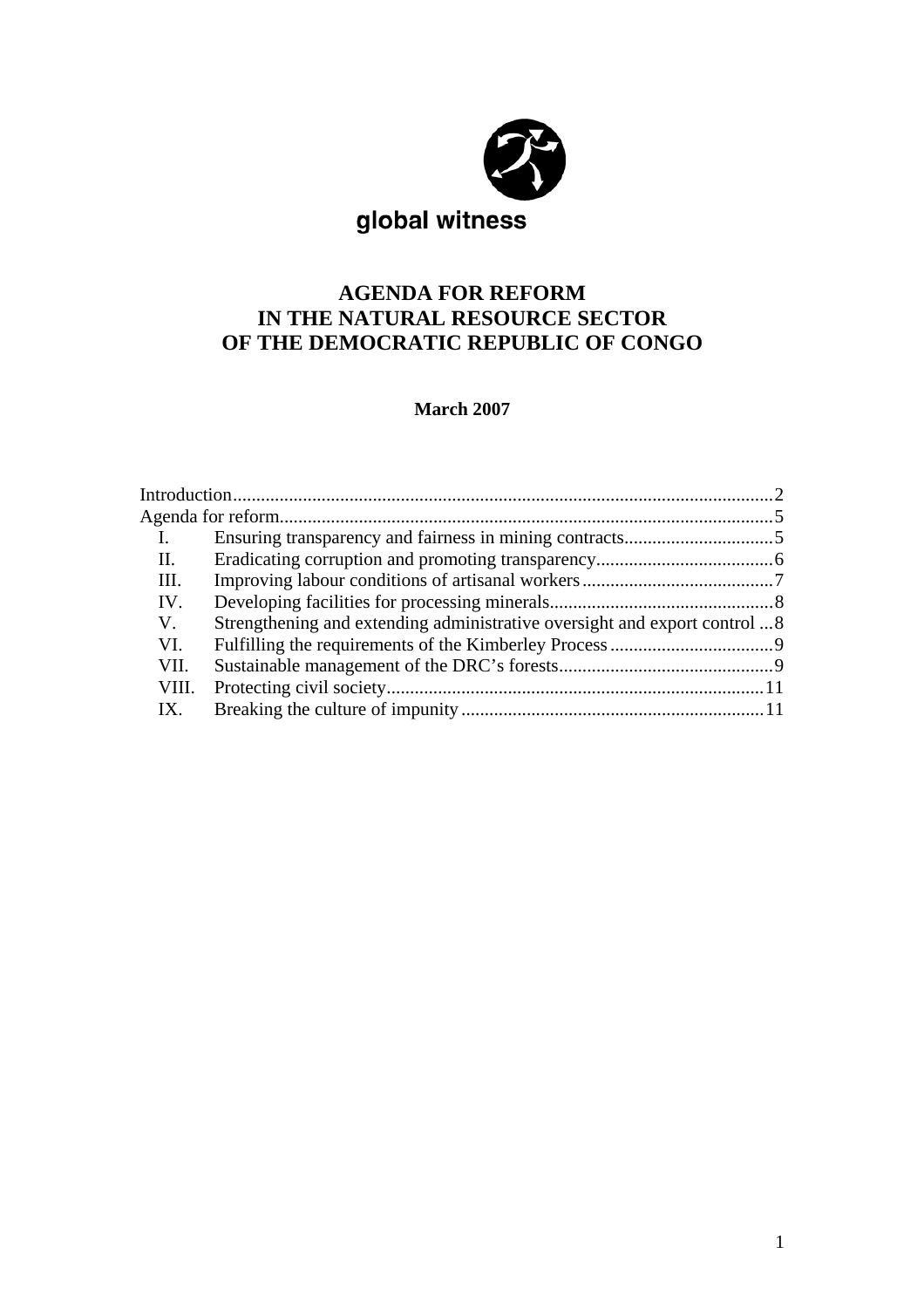# **AGENDA FOR REFORM IN THE NATURAL RESOURCE SECTOR OF THE DEMOCRATIC REPUBLIC OF CONGO**

#### **Introduction**

The elections in the Democratic Republic of Congo (DRC) in 2006 have provided a unique opportunity to turn the page on the violence, armed conflict and plundering of natural resources which have burdened the country for decades. President Joseph Kabila and his new government should seize this opportunity to demonstrate their commitment to the well-being of the Congolese people by turning from the detrimental and destructive practices of the past.

The publication of the Government Programme which sets out the government's plans for the next four years, approved by the National Assembly on  $17<sup>th</sup>$  February 2007, represents an important step in this direction. Global Witness welcomes the government's commitment to making good governance a priority, characterised by "participation, transparency, responsibility, respect for the primacy of the law, effectiveness and equity".<sup>1</sup> In particular, the publication of the Governance Contract (March-December 2007), appended to the Programme, and its emphasis on justice and the fight against corruption, is a positive initiative. The Annex outlines the government's short-term commitments to addressing the problem of bad governance – which it acknowledges as the origin of the crisis in the DRC – including through reforms of the justice sector, anti-corruption measures, and improved management of public financial systems and the natural resource sector.

Although the full implementation of some of these initiatives may take several years, it is essential that the government embarks upon them without delay, so as not to lose the momentum for change brought about by the elections.

As a response to the Government's Programme, Global Witness lays out in this briefing paper proposals for specific reforms in the natural resource sector. By implementing these reforms, along with the Government Programme, the government would demonstrate to the electorate a real commitment to restoring the rule of law in the natural resource sector, thereby ensuring that the Congolese people finally start to benefit from the wealth of their country.

The recommendations in Global Witness's reform agenda below seek to address the following main concerns:<sup>i</sup>

#### **1. Conflict fuelled by natural resources**

 $\overline{a}$ 

The scramble for the DRC's rich mineral and timber resources was a significant factor in the brutal armed conflict which has devastated the country since 1996. Military

<sup>&</sup>lt;sup>i</sup> This brief summary of concerns is based on the findings of Global Witness's in-depth research in the DRC over several years. These findings are described in more detail in Global Witness's reports listed at the end of this paper.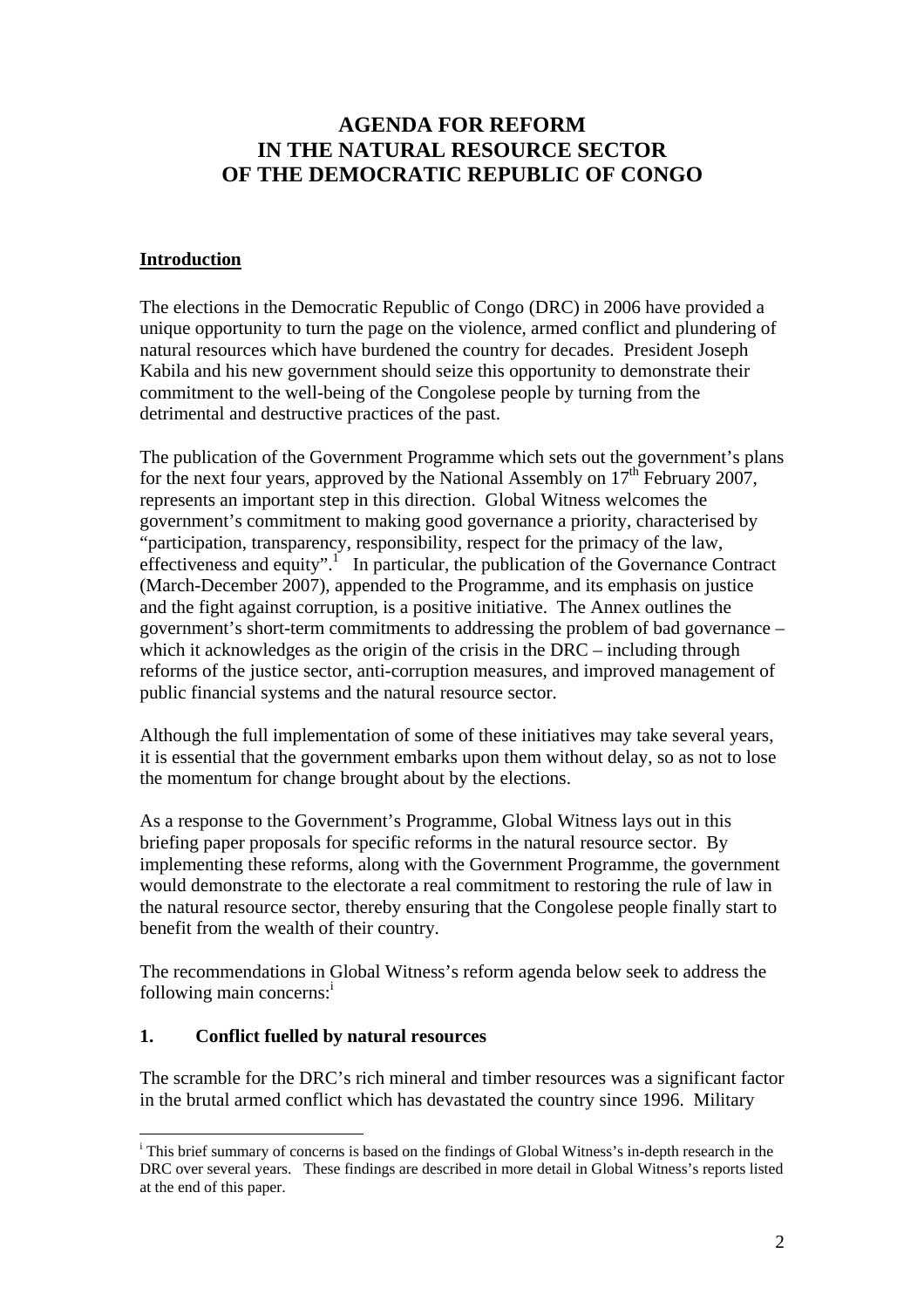from the national Congolese army, numerous rebel groups, and armies from neighbouring countries all plundered the DRC's natural resources and used the profits to perpetuate the conflict. All parties to the conflict also carried out grave human rights abuses. Although fighting has decreased in recent months, the conflict is not over. Militia continue to operate in areas rich in natural resources, particularly in the east of the country, and the process of creating a unified, integrated and professionally-trained army is not yet complete.

### **2. Failure of natural resources to contribute to development**

The basic right of the Congolese people to benefit from the wealth of the country's natural resources is enshrined in Article 58 of the national constitution:

*"All Congolese have the right to enjoy the nation's wealth. The State has a duty to redistribute it equitably and to guarantee the right to development."*<sup>2</sup>

This right has been persistently violated by successive governments. Despite its enormous natural riches, the DRC still ranks as one of the world's poorest countries, rating 167 out of a total 177 countries in the U.N. Human Development Index in  $2006$ <sup>3</sup> A lack of investment and responsible state management over several decades, compounded by the destruction of infrastructure during the war, has left many areas in desperate need of health facilities, schools, clean water, roads and other basic services. Some of the areas most rich in natural resources are among the most deprived.

## **3. State looting, corruption and lack of transparency**

Past governments, including the transitional government in place until the end of 2006, have concentrated on exploiting natural resources for personal enrichment. Widespread corruption at all levels of the mining and forestry sectors has been one of the fundamental causes of this mismanagement and abuse. Senior politicians have often actively colluded in corruption or, at best, have turned a blind eye to it. In the mining sector, practices have included the creation of joint ventures or other deals which provide significant financial returns for individual politicians and their entourage, the embezzlement of funds from state-run companies and, at the lower levels, systematic extortion from miners and traders. $4$  In the timber industry, financial and 'in kind' payments are routine in exchange both for the provision of illegal logging permits by local authorities and for the "collaboration" of civilian and military officials in facilitating smuggling and illicit exports.<sup>5</sup>

## **4. Impunity**

The culture of impunity in the natural resource sector in the DRC remains a major challenge. The persistent failure of governments, including the transitional government, to defend the rule of law has encouraged a wide range of individuals and companies, including senior government and military officials, to continue looting the DRC's resources without fear of the consequences. The country's national justice system is in a state of disarray, burdened by a lack of resources and political interference by senior political and military leaders. Little progress has been made in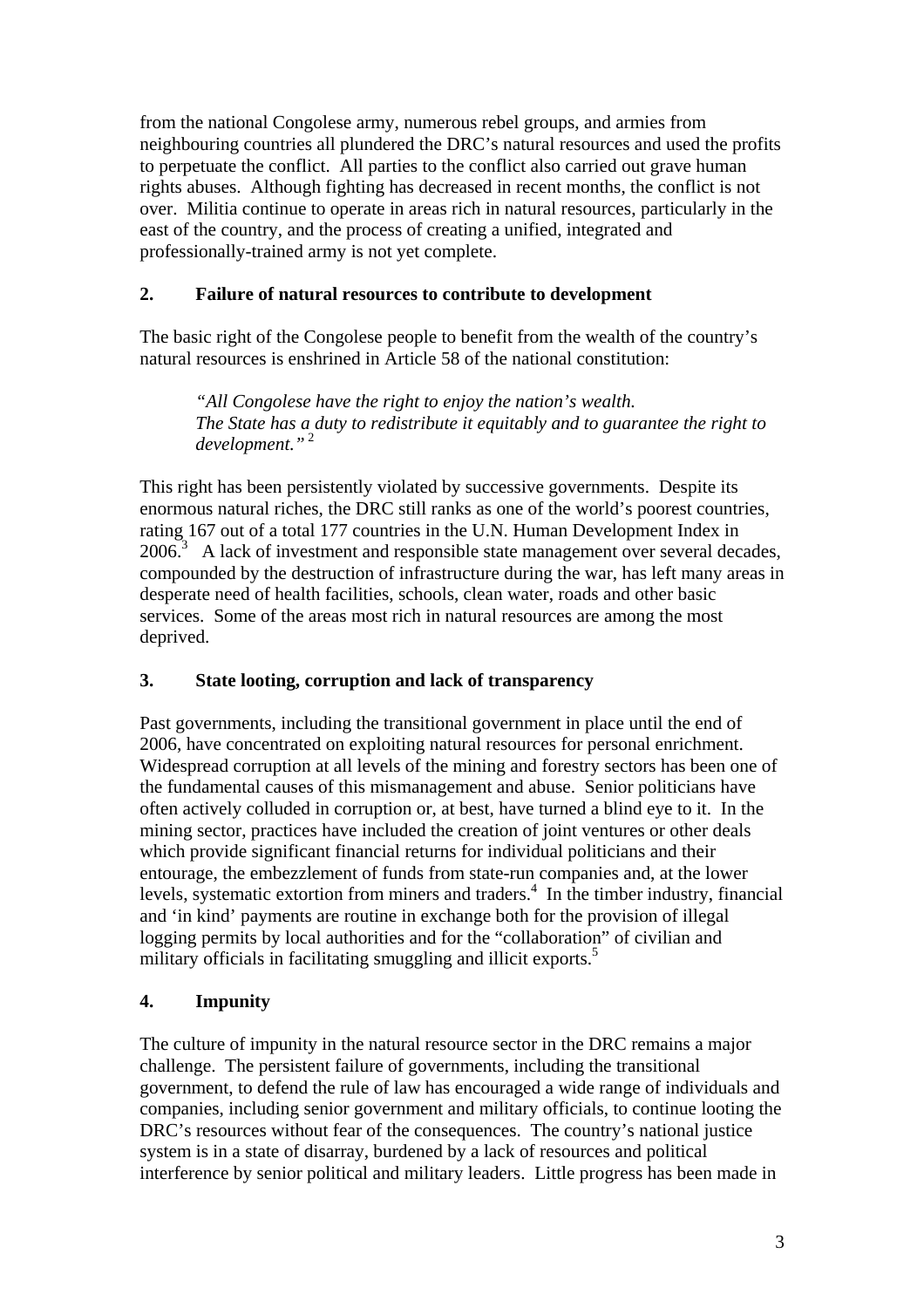tackling these problems during the transition; on the contrary, in many cases, the weakness of the justice system has been actively exploited. Global Witness therefore welcomes the government's emphasis on ending impunity and restoring the rule of law in the February 2007 Governance Contract.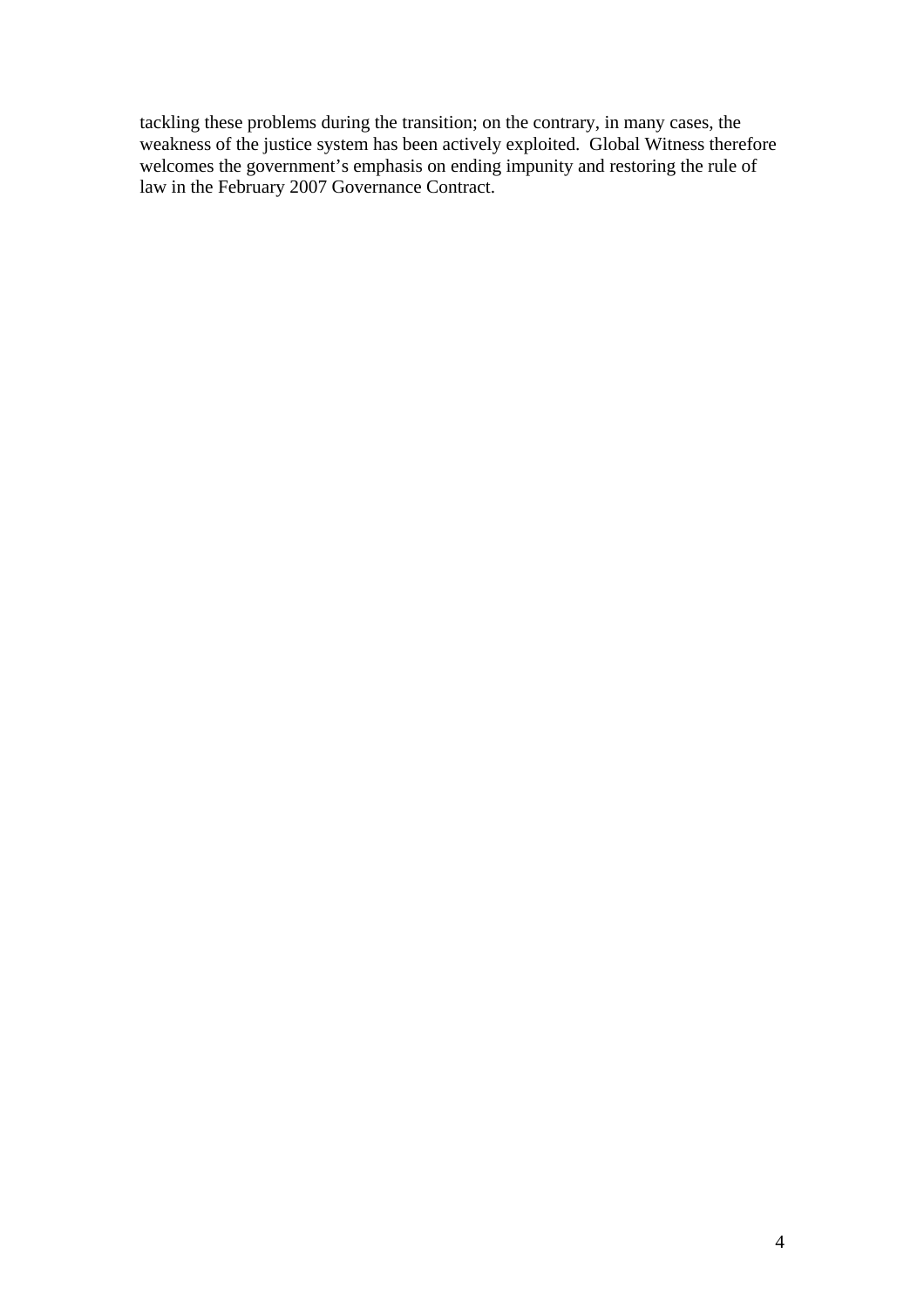## **Agenda for reform**

### **I. Ensuring transparency and fairness in mining contracts**

#### *a) Mining deals made during the war: follow up to the Lutundula Commission*

In June 2005, the parliamentary commission set up to investigate economic and financial contracts signed during the war (known as the Lutundula Commission) submitted a detailed report to the National Assembly.<sup>6</sup> The report deemed that many mining deals signed between 1996 and 2003 were illegal or of limited value to the country's development. It recommended that some of these contracts be rescinded or renegotiated.

More than one and a half years later, the Lutundula Commission's report has still not been debated by the National Assembly, nor has the government taken any action on its findings.

Global Witness urges the Congolese government and the newly-elected National Assembly to:

- Prioritise debate and action on the findings of the Lutundula Commission report, within a specified and publicised time-table.
- Investigate the terms of those contracts deemed illegal by the Lutundula Commission report and the circumstances in which they were signed, and rescind or amend them, as appropriate.
- Assign specific responsibility for taking forward the issues raised in the report to a named government department and official/s or commission, and ensure that they receive full cooperation and support from all other branches of government.
- Where appropriate, launch judicial investigations into the role of specific individuals and companies cited in the report.
- Ensure that individuals investigating allegations of illegal acts surrounding these contracts are protected from threats, intimidation and obstacles.

#### *b) Mining deals made during the transition*

Between 2003 and 2006, the transitional government made deals with industrial mining companies which will provide vast profits to these companies but little benefit to the Congolese population. Many of these contracts were for the exploration and exploitation of large copper and cobalt mines in Katanga<sup>7</sup>.

The parastatal company Gécamines, which was already experiencing serious financial problems, was effectively asset-stripped during this period: in 2004 and 2005, the transitional government sold off most of the mines and plants that would have enabled it to become commercially viable. Many of these contracts were also characterised by a lack of transparency, unavailability of public information and absence of public consultation. Global Witness welcomes the recent commitment by the government in its Governance Contract to publish the key elements and analysis of existing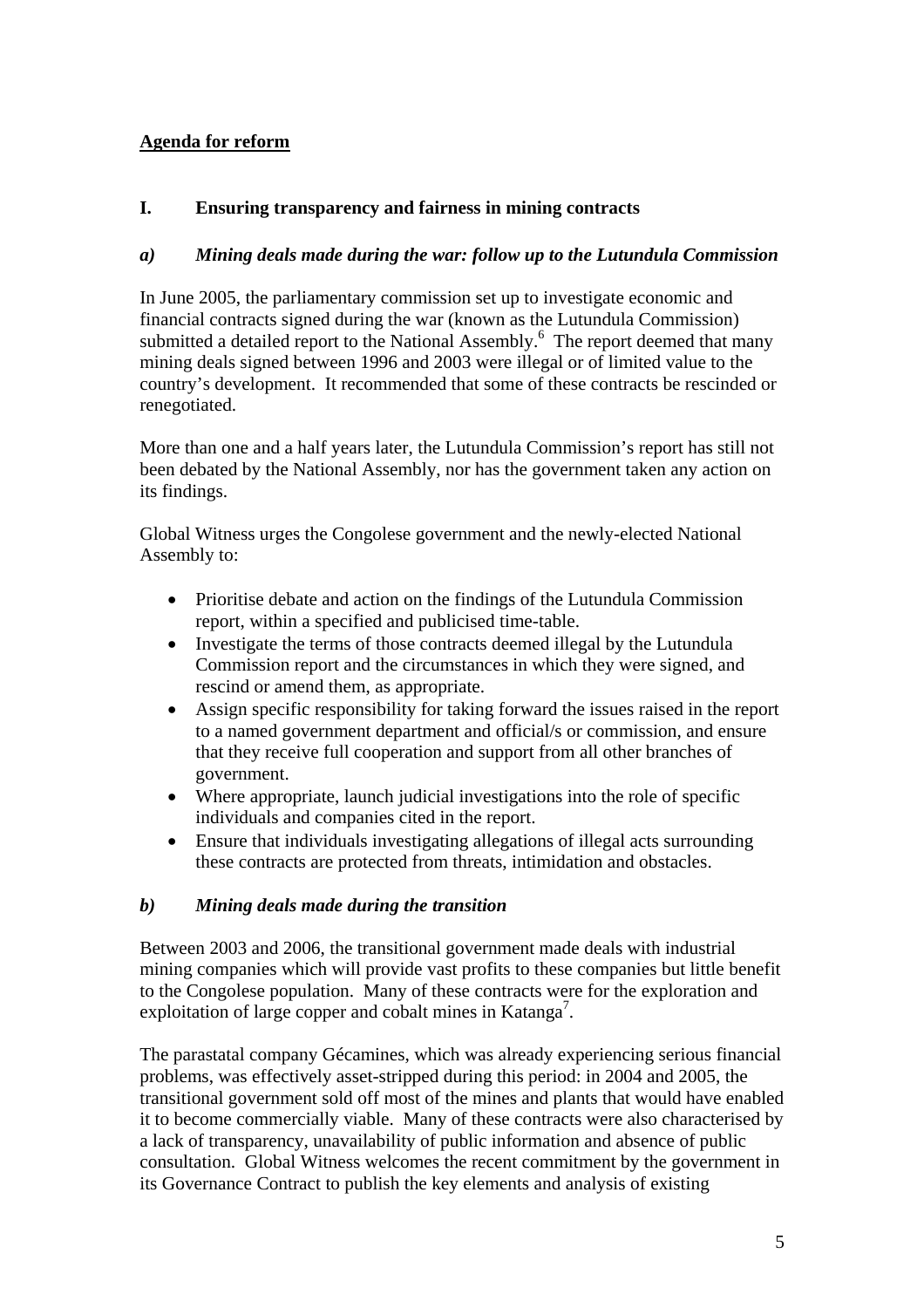partnership agreements in the extractive industry and to renegotiate the agreements if deemed necessary<sup>8</sup>.

Global Witness urges the government to:

- Initiate an independent review of contracts signed during the transition. This could form part of the follow-up initiatives to the Lutundula Commission described above or could be undertaken as a separate initiative.
- Cancel or substantially renegotiate contracts found to have been drawn up illegally or which do not provide significant benefits for the country.
- Ensure that future contracts with mining companies are drawn up in a transparent way, following a process of public consultation, provision of public information and competitive public tender. Public consultations should be held with the local communities affected by any natural resource concession award to provide them with full information on the likely economic, social, environmental and human rights implications. There should also be a mechanism within future agreements to address any concerns arising from such consultations.
- Ensure that future contracts provide a fair deal for parastatals such as Gécamines, with a view to increasing revenues for the Congolese state.

### **II. Eradicating corruption and promoting transparency**

Entrenched corruption has been one of the fundamental causes of the mismanagement of natural resources in the DRC. As stated in the 2007-2011 Programme, the government "has an obligation to stem the curse of corruption, embezzlement and iniquity which holds back the development of the country".<sup>9</sup> The government's focus on bringing to justice individuals or entities involved in serious corruption cases would be a significant step in this direction.<sup>10</sup>

While the decentralisation provided for in the new constitution may bring benefits to the country, $^{11}$  there is a risk that in a new system of increased political and economic decentralisation to the provinces, corrupt practices could increase as provincial and local authorities are given significantly greater control over resources. Strong safeguards should be put in place to prevent such abuse of power ahead of time.

Global Witness urges the government to:

- Pursue wide-ranging programmes to eradicate corruption across government departments – including the Ministry of Mines, the Ministry of the Environment, the Customs and Excise Office (Office des Douanes et Accises, OFIDA) and the Control Agency (Office Congolais de Contrôle, OCC) – as well as the police, the army and the intelligence services (Agence Nationale de Renseignements, ANR), all of whom have been involved in corruption and extortion relating to the exploitation or export of natural resources. These programmes should be implemented at national, provincial and local levels.
- Suspend and, where appropriate, prosecute any officials found responsible for organising or facilitating the illegal exploitation or export of natural resources.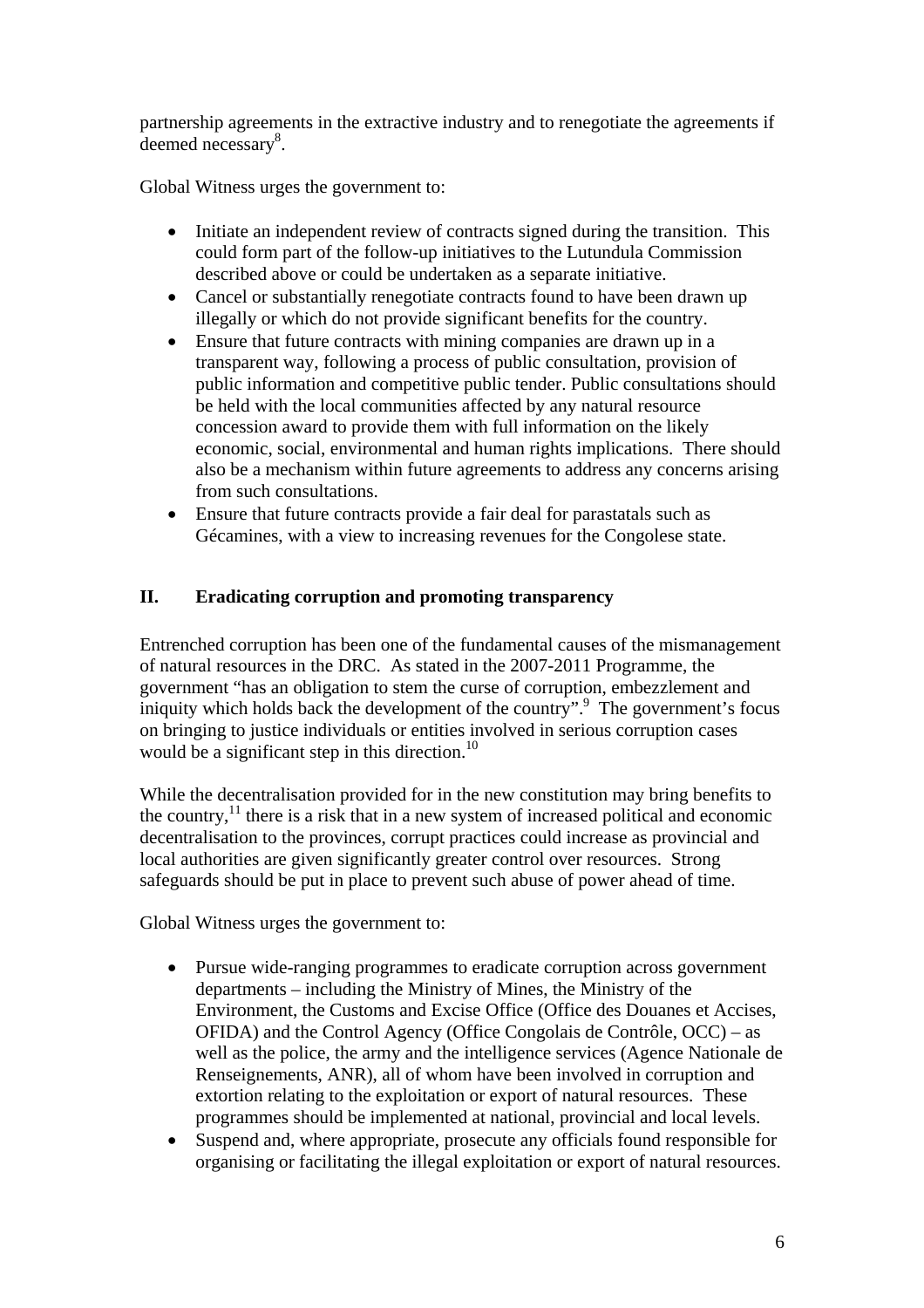Fiscal systems of the natural resource sector, including the revenue stream into the state budget, are typically opaque; this opacity has favoured corruption. In 2005, the DRC signed up to the Extractive Industries Transparency Initiative (EITI), a voluntary mechanism for improving governance in resource-rich countries through the full publication and verification of company payments and government revenues. Through the scheme, the information should be audited and discrepancies investigated and reconciled. The successful implementation of EITI in the DRC would help promote the development of good practices in the extractive industries.

Global Witness welcomes the recent commitment by the government, in the March-December 2007 Governance Contract, to carry out an EITI action plan. However, given the magnitude of the problems in the country, EITI cannot be viewed as the sole solution, especially given its voluntary nature. Other, more wide-ranging and legally enforceable measures should be implemented in parallel with EITI.

Global Witness urges the government to:

- Introduce systems of clear accountability for the proceeds received from natural resources on a company-by-company basis, together with systems of penalties for those found violating these systems, whether individuals working for the state or companies.
- Ensure that a working group involving civil society, government and company representatives, set up to oversee and direct implementation of EITI, produces a joint implementation plan with clear timelines. The named department and official/s representing the government should receive full cooperation and support from all other branches of government.
- Prevent commercial confidentiality in contracts from covering payments. The rights of companies to commercial confidentiality should cover issues such as propriety technology but should never include information about payments to the state.

#### **III. Improving labour conditions of artisanal workers**

The artisanal mining and forestry industries operate on a vast scale; hundreds of thousands of people depend on this work to survive in the informal sector alone. Yet the artisanal sector remains anarchic and unregulated, and the government has taken little responsibility for the security, welfare or labour conditions of artisanal workers. On the contrary, artisanal workers, as well as communities living in or near sites where minerals or timber are exploited, are particularly vulnerable to abuses by government officials, members of the security forces, militia and other actors. They have been victims of forced displacement, violence and ill-treatment, harassment, extortion, environmental destruction and health problems. Artisanal miners are working in life-threatening conditions and preventable deaths from accidents such as collapsing mine-shafts or landslides are common.

Global Witness urges the government to:

- Take immediate measures to exercise oversight over the artisanal sector.
- Investigate all reports of fatal accidents and serious injuries in mines.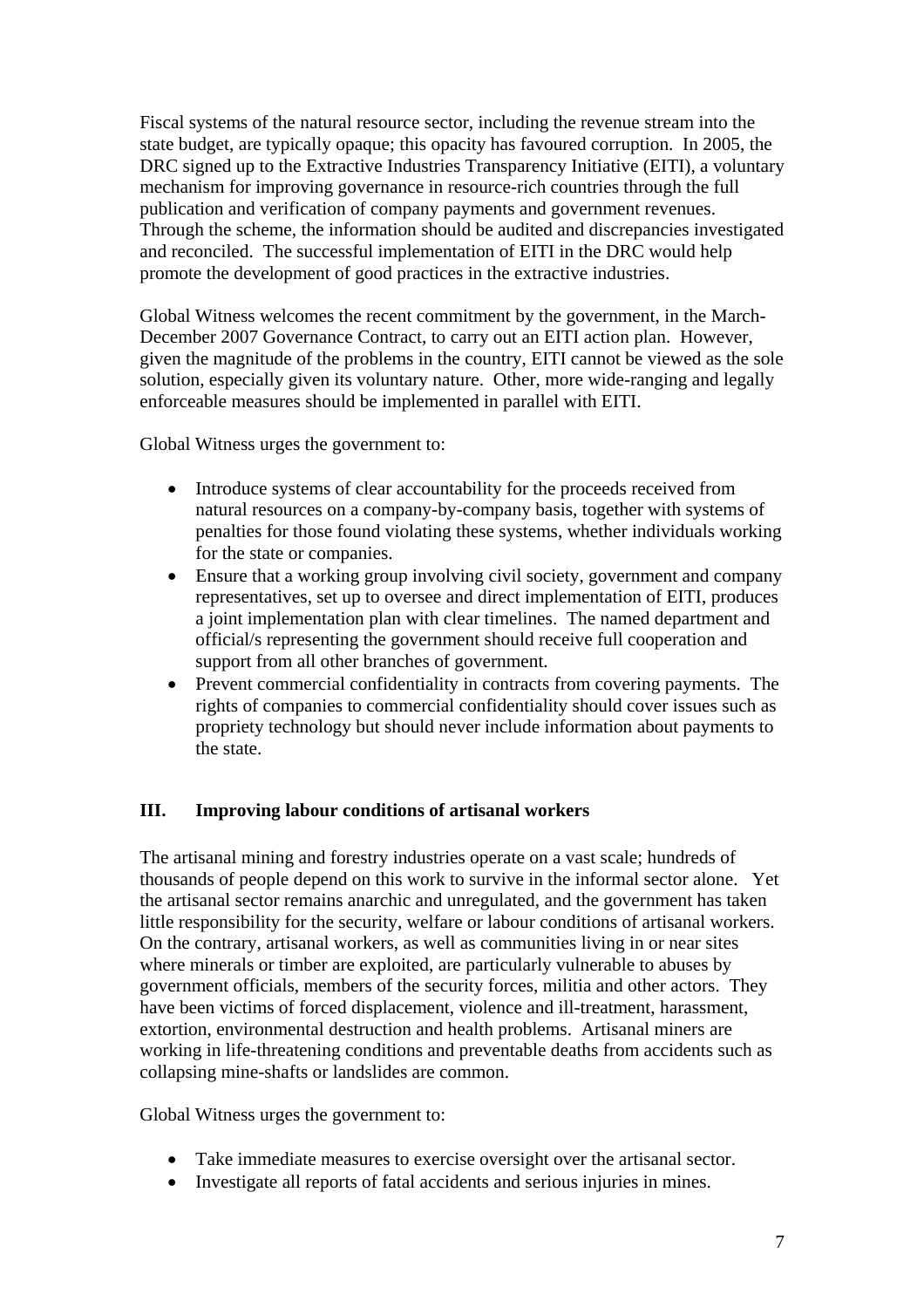- Undertake thorough health and safety training of artisanal miners.
- Prevent artisanal miners from digging in areas which are known to be unsafe or where there is a high risk of accidents.
- Ensure that law enforcement at the sites is provided by well-trained police personnel.
- Prevent children from working in the mines.

### **IV. Developing facilities for processing minerals**

A significant proportion of the ore exported from DRC is unprocessed due to a lack of investment, capacity and political will. This is despite the stipulation that exports of raw minerals are only permitted with a written authorisation from the Minister of Mines which, according to the Mining Code, will only be granted in exceptional conditions.<sup>12</sup> As a result, the Congolese economy is losing significant revenue from the value which would be added from processing these resources before export.

Global Witness urges the government to:

- Actively encourage and support the development and refurbishment of facilities for mineral processing within the DRC to increase the value of goods exported and revenue generation.
- Ensure that exports of raw minerals are only authorised in exceptional circumstances, as specified in the Mining Code.

#### **V. Strengthening and extending administrative oversight and export control**

Just as national legislation governing the exploitation of natural resources (notably the Forestry Code and Mining Code) has not been enforced, so government directives and regulations regarding the export of natural resources have been largely ignored. Widespread corruption, weak capacity in the Ministry of Mines and the Ministry of Environment and a lack of political will in these and other government departments have meant that huge amounts of potential revenue from natural resource exports are being lost. Large quantities of valuable minerals and timber are leaving the DRC undeclared or significantly under-declared.

Global Witness urges the government to:

- Strengthen the capacity of departments responsible for the management of natural resources, particularly the Ministry of Mines and the Ministry of the Environment, to enable adequate oversight and control at provincial and local levels and at border posts.
- Ensure more effective coordination and cooperation between these two ministries and other government agencies responsible for controls, including OFIDA, OCC and the Office for the Management of Maritime Freight (Office de Gestion de Fret Maritime, OGEFREM), as well as the police and judicial authorities.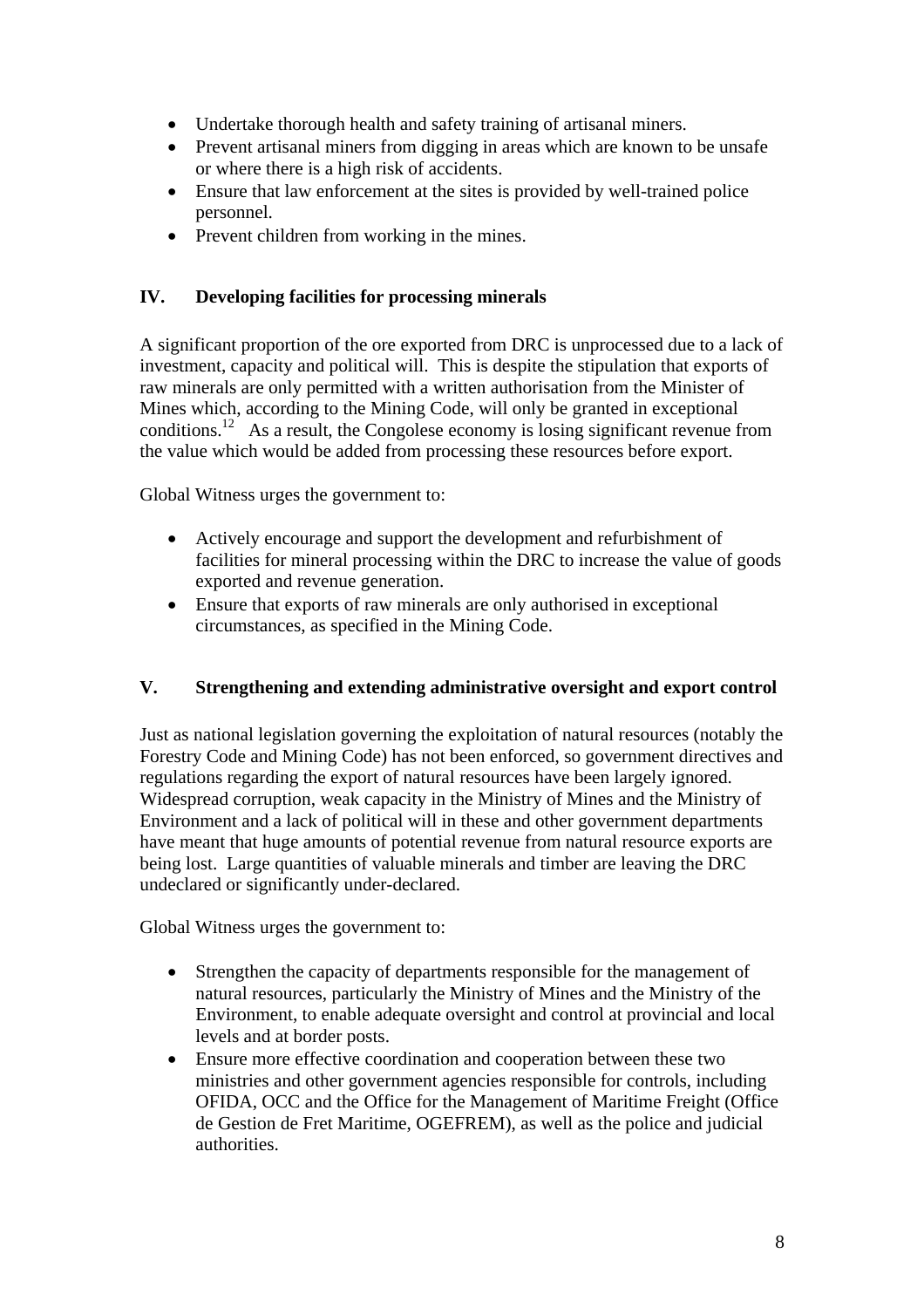- Continue with reforms of the customs and tax departments in order to increase revenue flows and strengthen border controls, including verification and accurate declaration of the quantity and quality of exports, the provision of valid documentation by exporters and payment of official taxes.
- Ensure that these and other government departments collect accurate and comprehensive statistics relating to the production and export of natural resources and channel these regularly to the capital Kinshasa.

### **VI. Fulfilling the requirements of the Kimberley Process**

The DRC's participation in the Kimberley Process certification scheme for the legitimate shipment of rough diamonds has been a positive factor in the considerable rise in official diamond exports. However, internal controls remain weak and the smuggling of diamonds in and out of the DRC continues.

Global Witness urges the government to:

- Ensure it fulfils the requirements of the Kimberley Process, specifically in applying an effective system of internal controls from mine to export, as outlined in the guidance compiled at the scheme's 2006 plenary meeting in Gabarone, Botswana13.
- Increase oversight of the diamond industry by encouraging and monitoring industry self-regulation and carrying out its own cross-checks of diamond production records.
- Increase efforts to ensure that the production of artisanal mines is recorded on a regular basis and communicated to the Ministry of Mines and the Centre of Evaluation, Expertise and Certification (Centre d'Evaluation, d'Expertise et de Certification, CEEC) at the national level.
- Work with neighbouring countries to develop an anti-diamond smuggling programme, and to achieve tax harmonization to reduce incentives for smuggling.

#### **VII. Sustainable management of the DRC's forests**

Forests in the DRC cover approximately 145 million hectares. They are the second largest block of tropical forest in the world, comprise half of Africa's rainforests and, as recognised in the recent Government Programme, are critical for the livelihoods of at least 40 million people.<sup>14</sup> The new Congolese government has a unique The new Congolese government has a unique opportunity to set an example by managing the country's forests to the benefit of the global environment.

From a global perspective, greenhouse gas "emissions from deforestation are very significant – they are estimated to represent more than 18% of global emissions, a share greater than is produced by the global transport sector", according to former World Bank chief economist and current head of the UK Government Economics Service, Sir Nicholas Stern, in his Review on the Economics of Climate Change.<sup>15</sup> The report states that curbing deforestation "is a highly cost-effective way of reducing greenhouse gas emissions". If it is not tackled within the next decade, climate change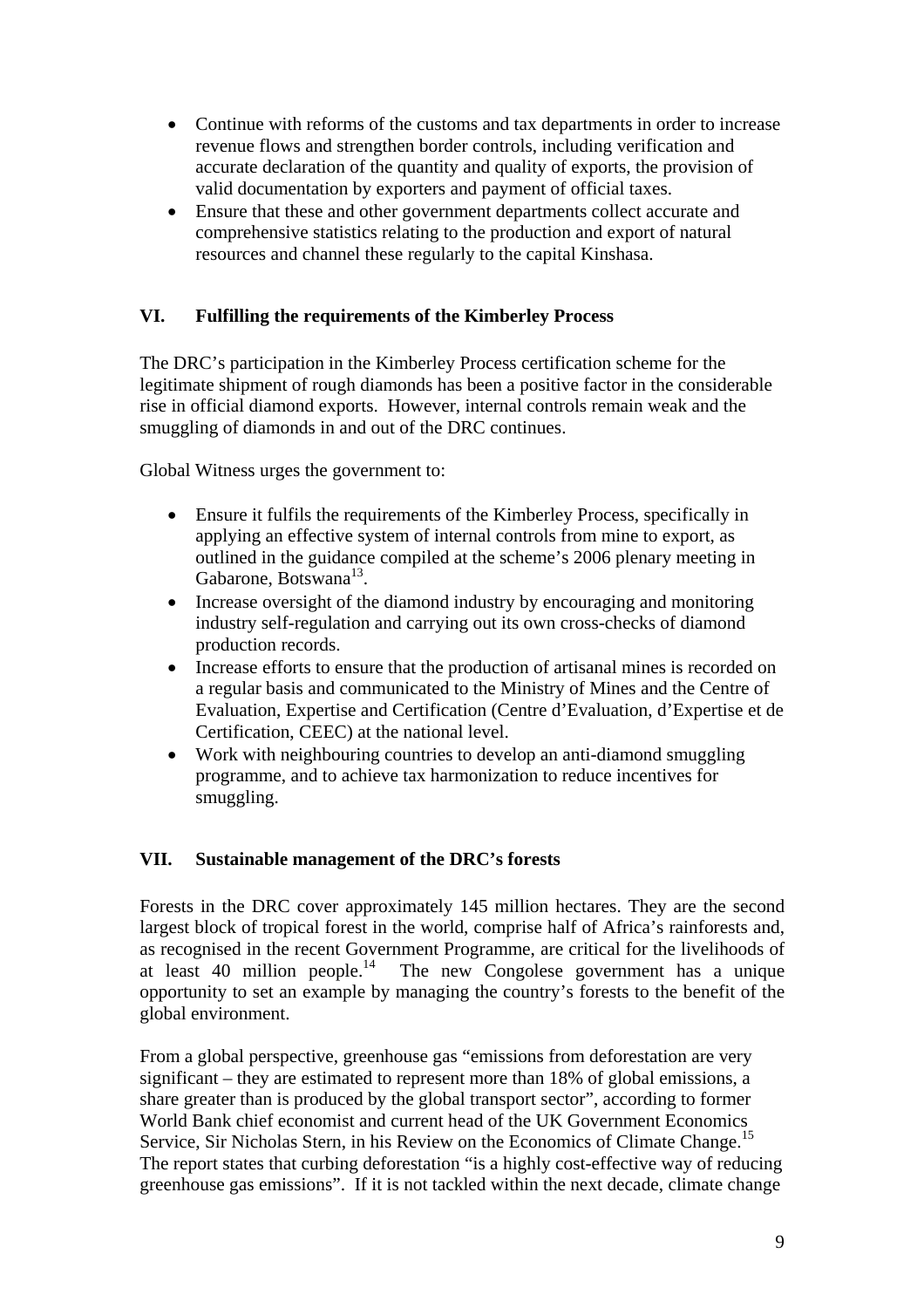will cost up to approximately \$7 trillion globally. Global Witness supports the review's recommendation that forest-rich-but-financially-poor countries, such as the DRC, "should receive strong help from the international community, which benefits from their actions to reduce deforestation."16

Global Witness welcomes the statement by the DRC's new Minister of the Environment, made at the International Conference on Sustainable Forest Management in the DRC held in Brussels on 26-27 February 2007, in which he recognised the international importance of the DRC's forests to the global climate and the "incalculable consequences to the environment" if the DRC's forests are badly managed and destroyed.

Global Witness urges the government to:

• Manage the DRC's forests as a 'global public good' to reduce carbon emissions produced as a result of deforestation.

During the period of the transition in DRC, forest areas which had remained largely unexploited were opened up to logging, particular in Equateur and Province Orientale. This led to uncontrolled and illegal logging in areas which were either remote and inaccessible, or escaped government control entirely, with many of the provisions of the 2002 Forestry Code being ignored. Despite the declaration of a moratorium on all new forest concessions in 2002, reiterated in a presidential decree in October 2005, 15 million hectares were reportedly exchanged or relocated illegally, resulting in an increase of 2.4 million hectares of forest concessions.17

Global Witness urges the government to:

- Cancel concessions allocated in violation of the 2002 moratorium
- Maintain and enforce the moratorium on the allocation of forest concessions at least until the conditions for suspension stipulated in the law have been met,  $^{18}$ satisfactory standards have been established in the existing concessions<sup>19</sup> and the Ministry of Environment has acquired sufficient capacity for effective control and regulation of the forest sector.

Global Witness is concerned that in the face of increasing internal and external pressure for investments in the country following the elections, moves will be made to continue opening up the forests to large-scale industrial logging with little thought for the consequences.

There is a growing international agreement that industrial-scale logging is rarely, if at all, pro-poor and contributes little, if anything, to poverty alleviation, particularly where management and control capacity are weak. Cambodia, for example, was subjected to almost a decade of logging and lost much of its forest, before an Independent Forest Sector Review discredited the logging concession system, in April 2004. A subsequent Inspection Panel investigation into the World Bank-funded Forest Concession Management and Control Pilot Project concurred: "one could hardly overemphasise the negative effects of the logging on … very poor and vulnerable rural communities and indigenous peoples.<sup> $20$ </sup> Similar effects have been noted in Cameroon.<sup>21</sup> On 25 July 2006, Baroness Amos, the United Kingdom House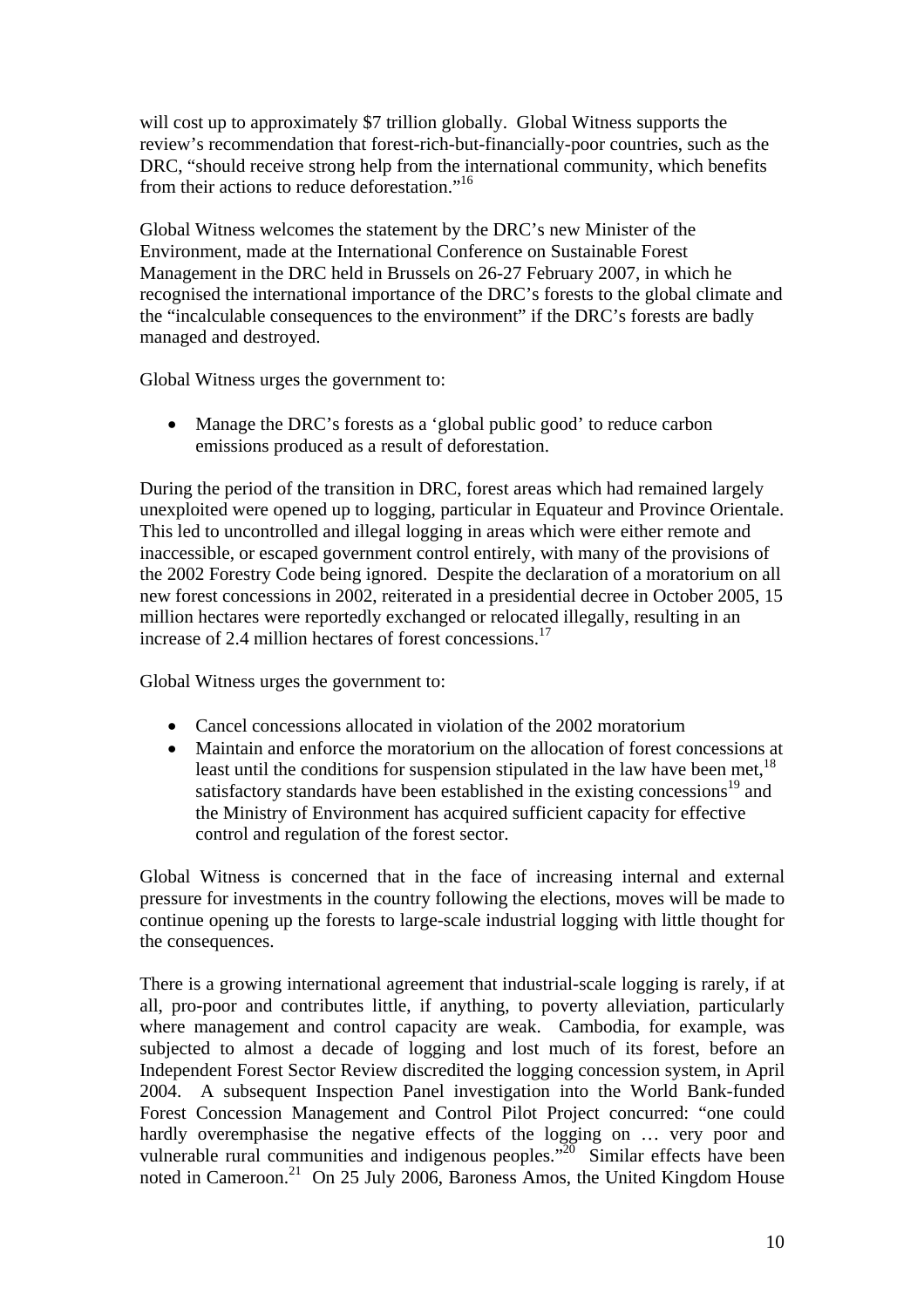of Lords spokesperson on international development, said: "There is a growing consensus that the traditional concession-based industrial logging model does not generate the desired economic, social and environmental benefits."<sup>22</sup>

Global Witness urges the government to:

- Ensure that future forest policy reform is centred on the improvement of local livelihoods and advances the rights of forest dependent communities, including the full participation of such communities in reforms that impact them directly.
- Increase funding for mapping community resources and help for forest dependent people to secure legal title to land, access and user rights.
- Ensure regulation of the informal timber sector, if necessary by adopting new legislation or amending existing legislation.
- Investigate reports that civilian and military authorities have exploited timber themselves illegally, as well as facilitated illegal exploitation and export of timber by other parties, and take action against those found responsible.

## **VIII. Protecting civil society**

The development of a strong and independent civil society is essential in a culture of democracy, transparency and accountability. The DRC's constitution guarantees the right to freedom of expression and the right to freedom of information.<sup>23</sup> Defending these freedoms will be vital in preventing corruption and repression within the newly democratic DRC – objectives to which the government has committed itself. However, Congolese journalists and human rights activists, including those denouncing corruption and abuses in the natural resource sector, have faced persistent intimidation, threats and violence in connection with their legitimate, peaceful activities.24

Global Witness urges the government to:

- Denounce and investigate all incidents of intimidation, threats and violence against journalists, human rights and anti-corruption activists, and other members of Congolese civil society who are attempting to document and expose abusive practices in the natural resource sector.
- Ensure that those found responsible for these acts are prosecuted.
- Encourage civil society to play a central role in debates regarding the use of the country's natural resources.

## **IX. Breaking the culture of impunity**

Global Witness welcomes the new government's commitments to tackle widespread impunity in the DRC and restore confidence in the justice system, as stated in the 2007 Governance Contract.<sup>25</sup> Such measures are essential to bring to an end the large-scale looting and illegal exploitation of the DRC's natural resources which have persisted for so many years. In particular, the prevalent view that certain individuals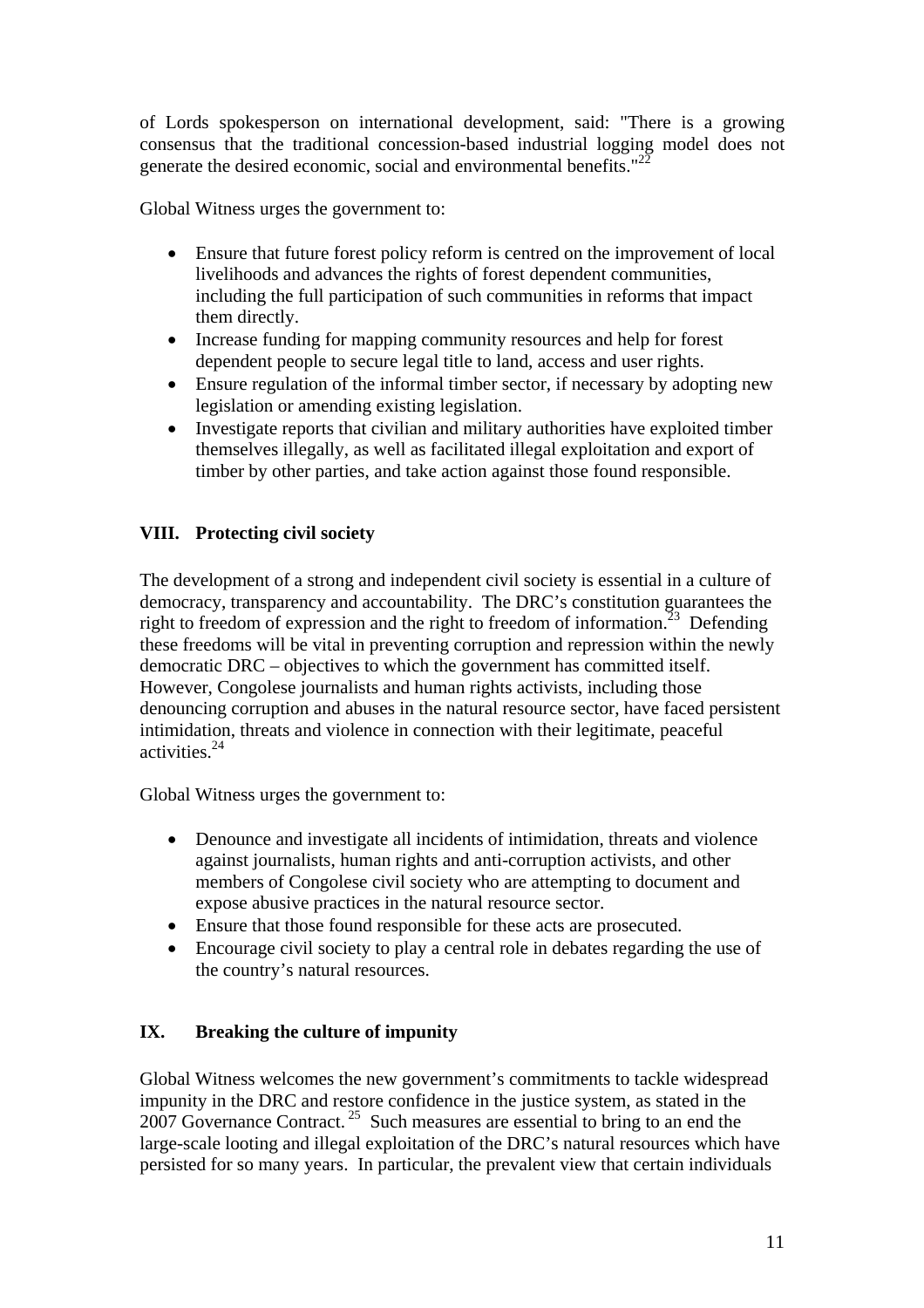and companies within the natural resource sector are above the law should be challenged.

Global Witness urges the government, as a priority, to:

- Make a clear, public statement that illegal exploitation, corruption and other crimes relating specifically to the misuse of natural resources will no longer be tolerated and those found responsible for illegal acts will be prosecuted.
- Support judicial authorities in investigating such cases and initiating prosecutions against individuals or companies who may be responsible for such crimes. These individuals should include senior government officials, leaders of militia and others who have exploited natural resources to fund conflict and war crimes.

\_\_\_\_\_\_\_\_\_\_\_\_\_\_\_\_\_\_\_

Global Witness is a British-based non-governmental organisation which researches and campaigns on the links between the exploitation of natural resources, conflict and corruption around the world.

Global Witness reports and briefings on the Democratic Republic of Congo are all available at www.globalwitness.org :

- *Digging in corruption: Fraud, abuse and exploitation Katanga's copper and cobalt mines*, July 2006
- *Reforming the DRC diamond sector*, June 2006

 $\overline{a}$ 

- *Under-mining peace Tin: the explosive trade in cassiterite in eastern DRC*, June 2005
- *Rush and ruin: The devastating mineral trade in southern Katanga, DRC*, September 2004
- *Same old story: A background study on natural resources in the Democratic Republic of Congo*, June 2004

<sup>1</sup> République Démocratique du Congo, "Programme du Gouvernement (2007-2011)", Kinshasa, February 2007. Available at http://www.radiookapi.net/bibliotheque.php, entitled "Programme d'action du Gouvernment".

<sup>&</sup>lt;sup>2</sup> Article 58 of the Constitution of the Democratic Republic of Congo, May 2005.

<sup>&</sup>lt;sup>3</sup> United Nations Development Programme, "The 2006 Human Development Report – Beyond scarcity: Power, poverty and the global water crisis", 2006.

<sup>&</sup>lt;sup>4</sup> See, for example, Global Witness, "Digging in Corruption: Fraud, abuse and exploitation in Katanga's copper and cobalt mines", July 2006.

 $^5$  Global Witness investigations in Ituri, north-eastern DRC, November-December 2006.

Assemblée nationale, Commission spéciale chargée de l'examen de la validité des conventions à caractère économique et financier conclues pendant les guerres de 1996-1997 et de 1998, Rapport des travaux, 1ère partie.

 $\frac{7}{7}$  Global Witness, "Digging in Corruption: Fraud, abuse and exploitation in Katanga's copper and cobalt mines", July 2006.